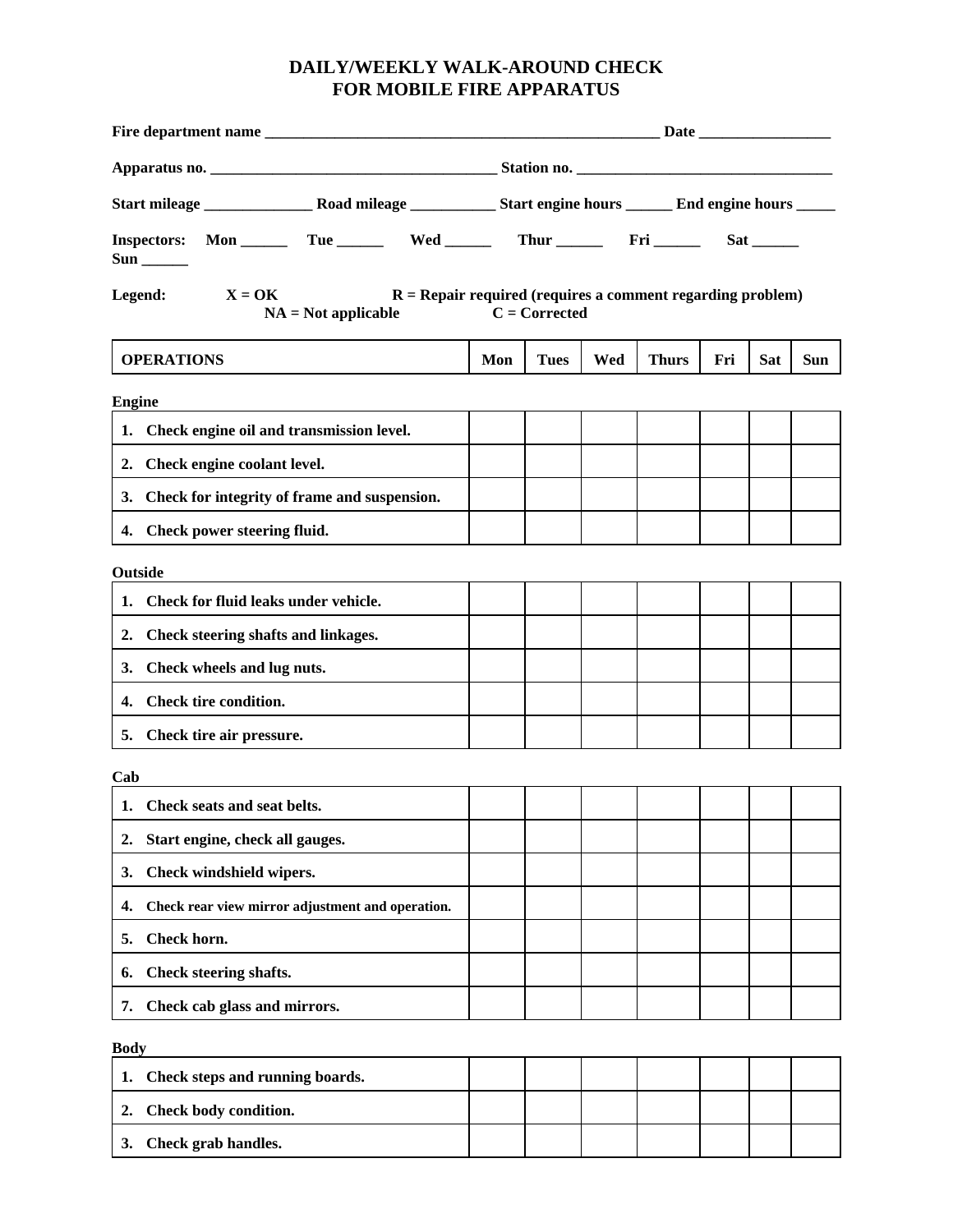| Electric                                           |  |  |  |  |  |  |  |  |
|----------------------------------------------------|--|--|--|--|--|--|--|--|
| Check battery voltage and charging system voltage. |  |  |  |  |  |  |  |  |
| Check line voltage system.                         |  |  |  |  |  |  |  |  |
| Check all lights (ICC and warning).<br>3.          |  |  |  |  |  |  |  |  |

| <b>OPERATIONS</b>                         | Mon | <b>Tues</b> | Wed | <b>Thurs</b> | Fri | <b>Sat</b> | <b>Sun</b> |
|-------------------------------------------|-----|-------------|-----|--------------|-----|------------|------------|
| <b>Brakes</b>                             |     |             |     |              |     |            |            |
| Check air system for proper air pressure. |     |             |     |              |     |            |            |
| Check parking brake.<br>2.                |     |             |     |              |     |            |            |
| Check hydraulic brake fluid level.<br>3.  |     |             |     |              |     |            |            |
| Pump                                      |     |             |     |              |     |            |            |

| 1.<br>Operate pump, check pump panel engine gauges.             |  |  |  |  |
|-----------------------------------------------------------------|--|--|--|--|
| Check pump for pressure operation.<br>2.                        |  |  |  |  |
| Check discharge relief or pressure governor<br>3.<br>operation. |  |  |  |  |
| Check all pump drain valves.<br>4.                              |  |  |  |  |
| Check all discharge and intake valve operation.<br>5.           |  |  |  |  |
| Check pump and tank for water leaks.<br>6.                      |  |  |  |  |
| Check all valve bleeder/drain operation.<br>7.                  |  |  |  |  |
| Check primer pump operation.<br>8.                              |  |  |  |  |
| Check system vacuum hold.<br>9.                                 |  |  |  |  |
| Check water tank level indicator.<br>10.                        |  |  |  |  |
| Check primer oil level (if applicable).<br>11.                  |  |  |  |  |
| Check transfer valve operation (if equipped).<br>12.            |  |  |  |  |
| 13.<br>Check booster reel operation (if equipped).              |  |  |  |  |
| Check all pump pressure gauge operation.<br>14.                 |  |  |  |  |
| Check all cooler valves.<br>15.                                 |  |  |  |  |
| 16. Check for oil leaks in pump area.                           |  |  |  |  |

**Aerial** 

| Operate aerial hydraulics.<br>1.         |  |  |  |  |
|------------------------------------------|--|--|--|--|
| 2. Check aerial outrigger operation.     |  |  |  |  |
| Check aerial operation.<br>3.            |  |  |  |  |
| 4. Check aerial hydraulic fluid level.   |  |  |  |  |
| Visually inspect serial structure.<br>5. |  |  |  |  |